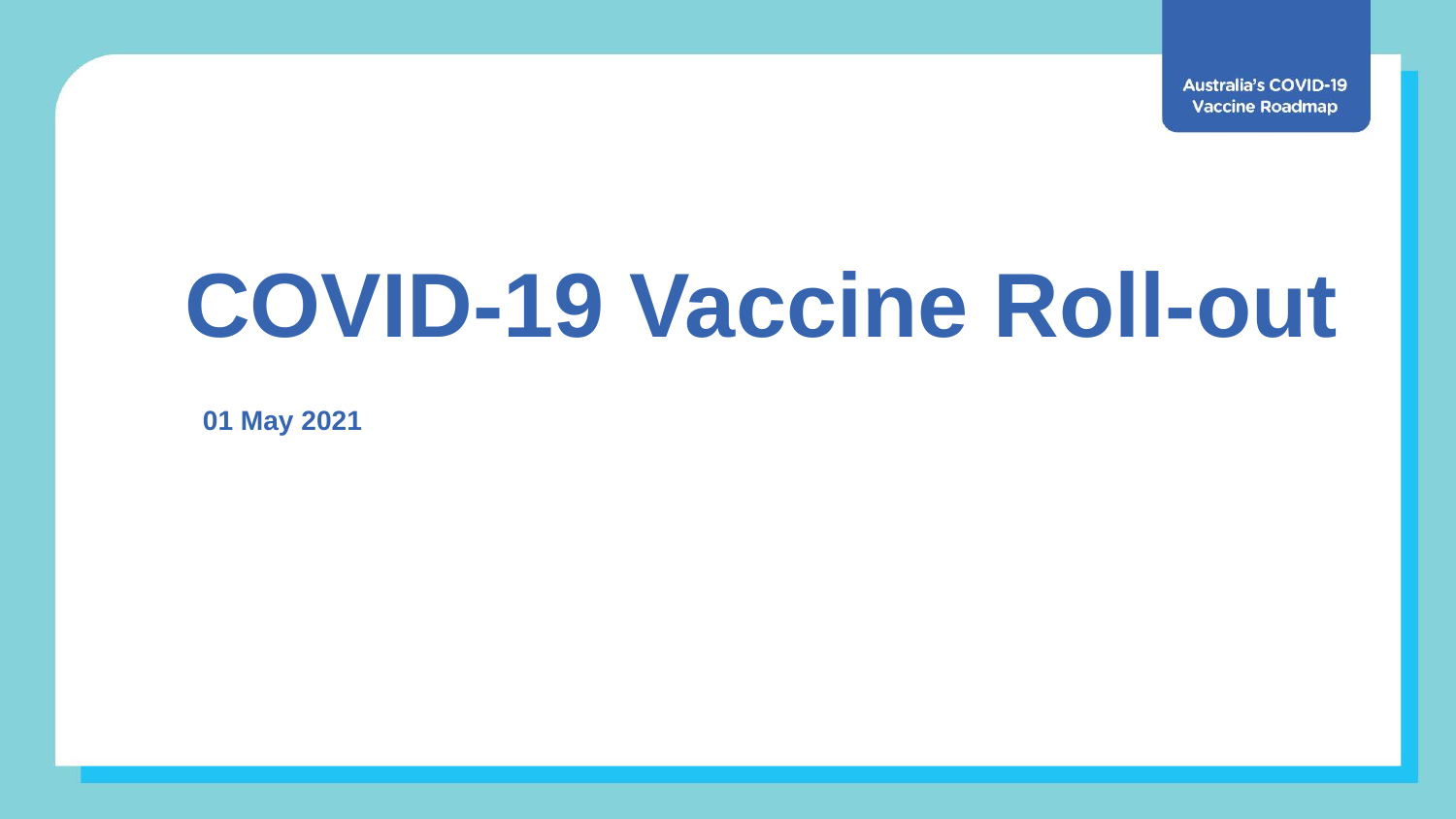**Australia's COVID-19 Vaccine Roadmap Data as at: 30 Apr 2021** 808,919 (+15,862 last 24 hours) Total vaccine doses administered in State and Territory clinics as at 30 April

> (+2,269 last 24 hours)

(+694 last 24 hours)

(+2,387 last 24 hours)

(+560 last 24 hours)

**Commonwealth vaccine doses in Commonwealth vaccine doses VIC VIC VIC QLD VIC WA TAS SA ACT NT NSW Commonwealth vaccine doses in primary care** 1,425,925 1,193,568 (+39,438 last 24 hours) (+34,015 last 24 hours) **210,376 210,242 146,497 98,895 38,100 59,442 28,547 16,820** (+4,056 last 24 hours) (+3,444 last 24 hours) (+1,478 last (+974 last

24 hours)

24 hours)

## **Total vaccine doses**

2,234,844

**Total vaccine doses administered as at 30 April**

+55,300

**Past 24 hours**

**COVID-19**<br>VACCINE

V

**\* Source: Australian Immunisation Register and self reported data**

**aged and disability facilities**

232,357

(+5,423 last 24 hours)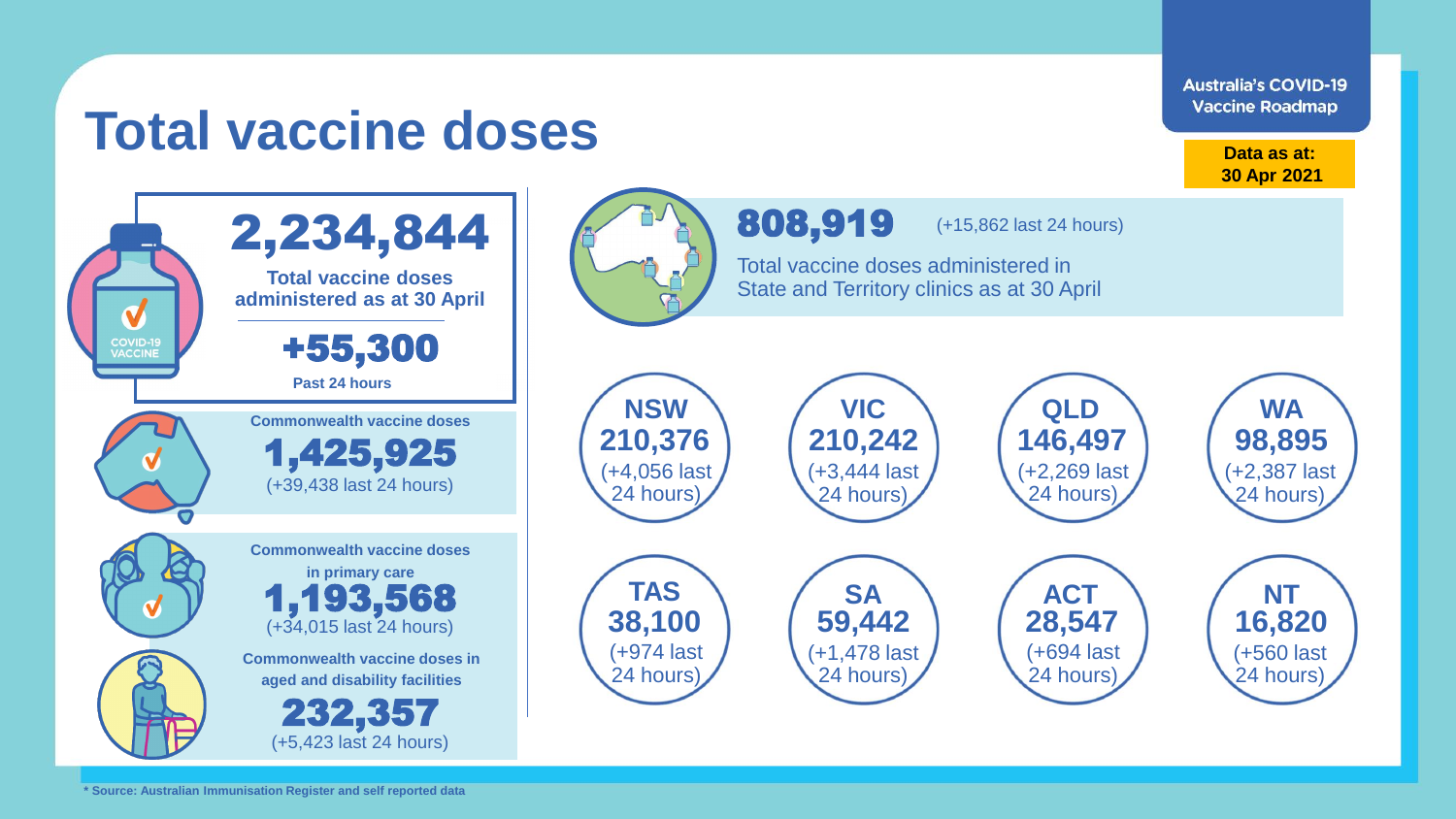

Data as at 30 Apr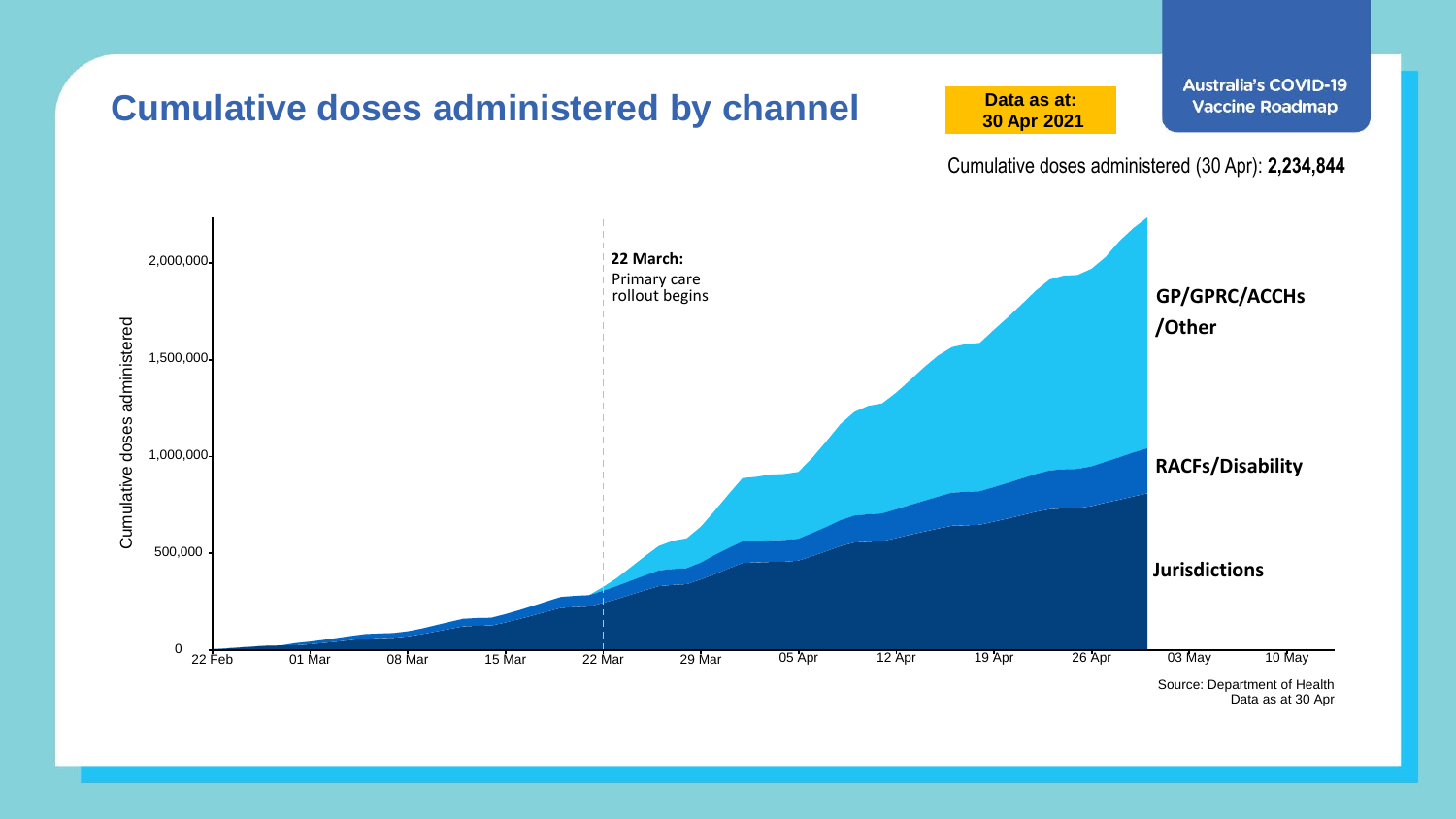#### **International comparisons at equivalent stages of rollout**

**Data as at: 30 Apr 2021**

Cumulative doses administered (30 Apr): **2,234,844**

The x-axis is truncated at the length of Australia's vaccination program. Countries with intermittent reporting have had their doses per 100 imputed to Australia's current stage of rollout. Israel excluded as it is beyond the scale of the graph.



Source: Department of Health (Australia), Our World in Data (international) Latest data: 30 April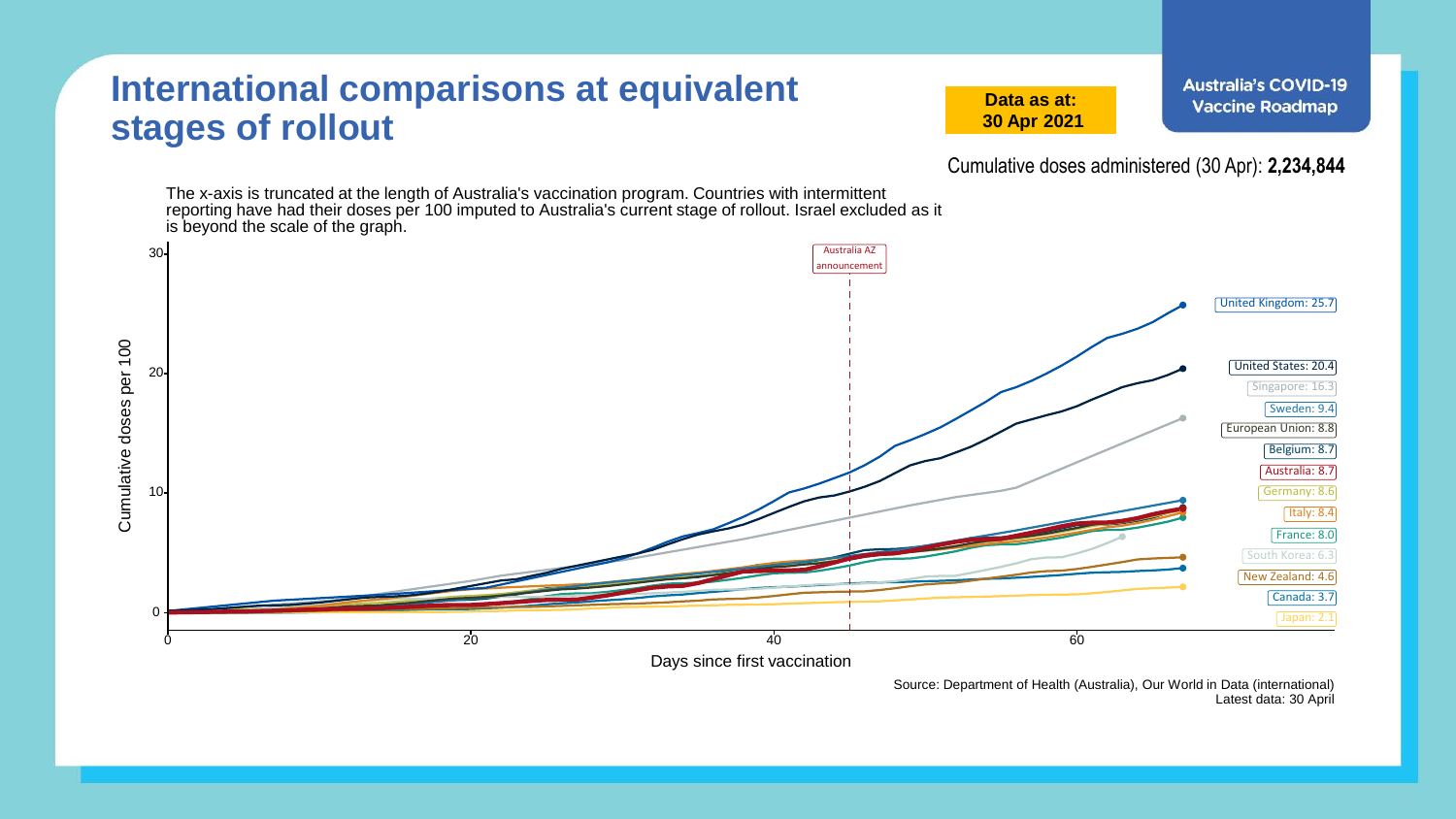### **Commonwealth aged care doses administered**

**Data as at: 30 Apr 2021**